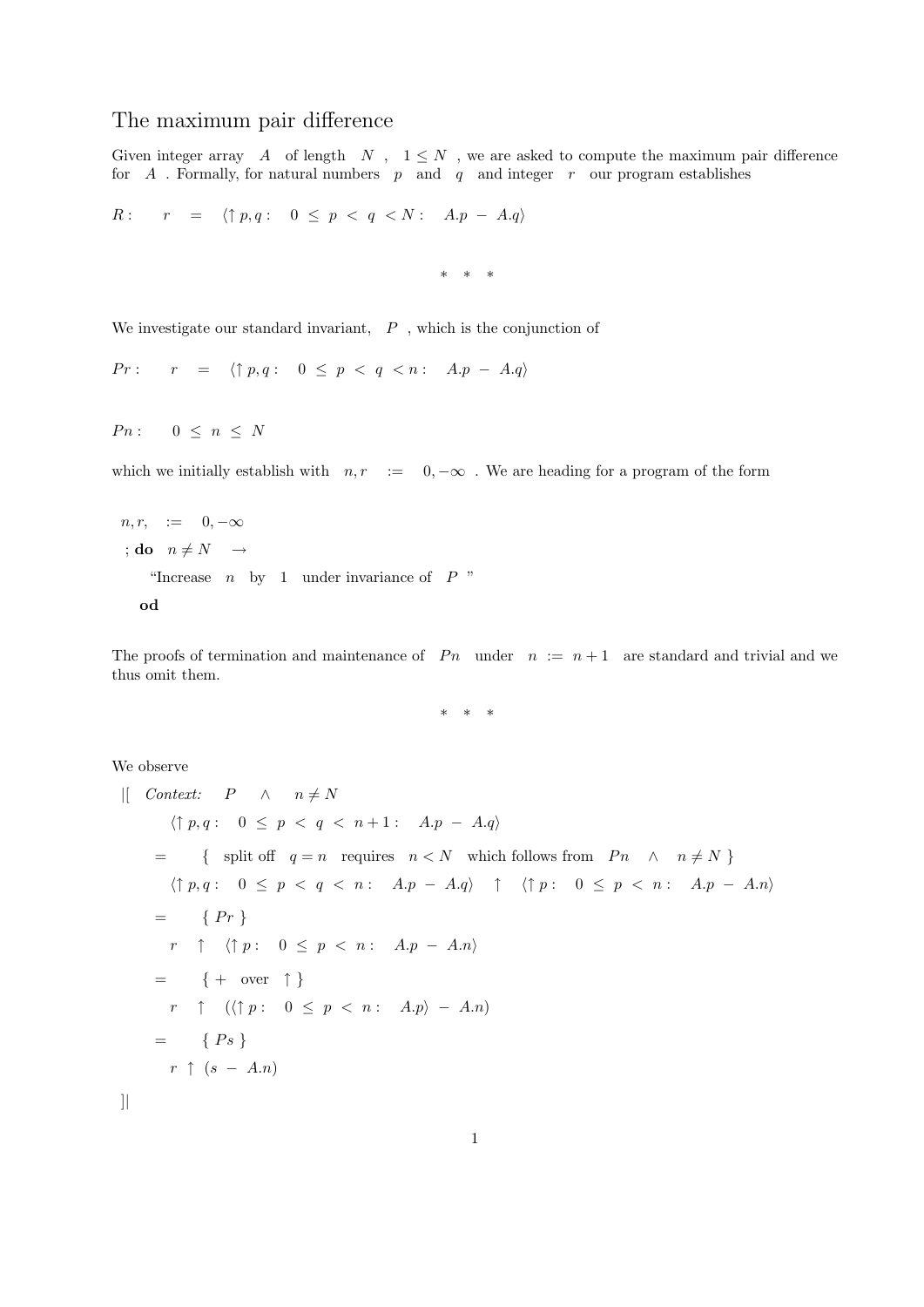where we strengthen  $P$  with

 $Ps: s = \langle \uparrow p : 0 \leq p < n : A.p \rangle$ 

We initially establish  $\;\; Ps \;\; \text{ with } \;\; n,s \;\; := \;\; \; 0,-\infty \;\;.$ 

At this point we have

$$
\begin{array}{rcl}\n\text{[} & \text{Context:} & P & \wedge & n \neq N \\
\text{ } & \{ \begin{array}{rcl} Pr & \wedge & Ps \end{array} \} \\
r & := & r \uparrow (s - A.n) \\
\text{ } & \{ \begin{array}{rcl} (n & := n + 1).Pr \end{array} \} \\
\text{]}\n\end{array}
$$

giving us a program of the form

$$
n, r, s := 0, -\infty, -\infty
$$
  
\n
$$
;\text{do } n \neq N \rightarrow
$$
  
\n"Maintain *Ps* under *n*, $r := n+1, r \uparrow (s - A.n)$ "  
\n
$$
\text{od}
$$

\* \* \*

We turn our attention to the maintenance of  $\;\;Ps\;$  . We observe

$$
\begin{array}{lll}\n\text{[} & \text{Context:} & P & \land & n \neq N \\
& \langle \uparrow p : 0 \leq p < n+1 : A.p \rangle \\
& = & \{ \text{ split off } p = n \text{ , requires } 0 \leq n \text{ which follows from } Pn \} \\
& \langle \uparrow p : 0 \leq p < n : A.p \rangle \uparrow A.n \\
& = & \{ \text{Ps } \} \\
& s \uparrow A.n \\
\text{]} \n\end{array}
$$

We now have

$$
\begin{array}{rcl}\n\text{[} & \text{Context:} & P & \wedge & n \neq N \\
\text{ } & \{ \begin{array}{rcl} Ps \end{array} \} & s & := & s \uparrow A.n \quad \{ \begin{array}{rcl} (n := n+1).Ps \end{array} \} \\
\text{]}\n\end{array}
$$

hence our solution